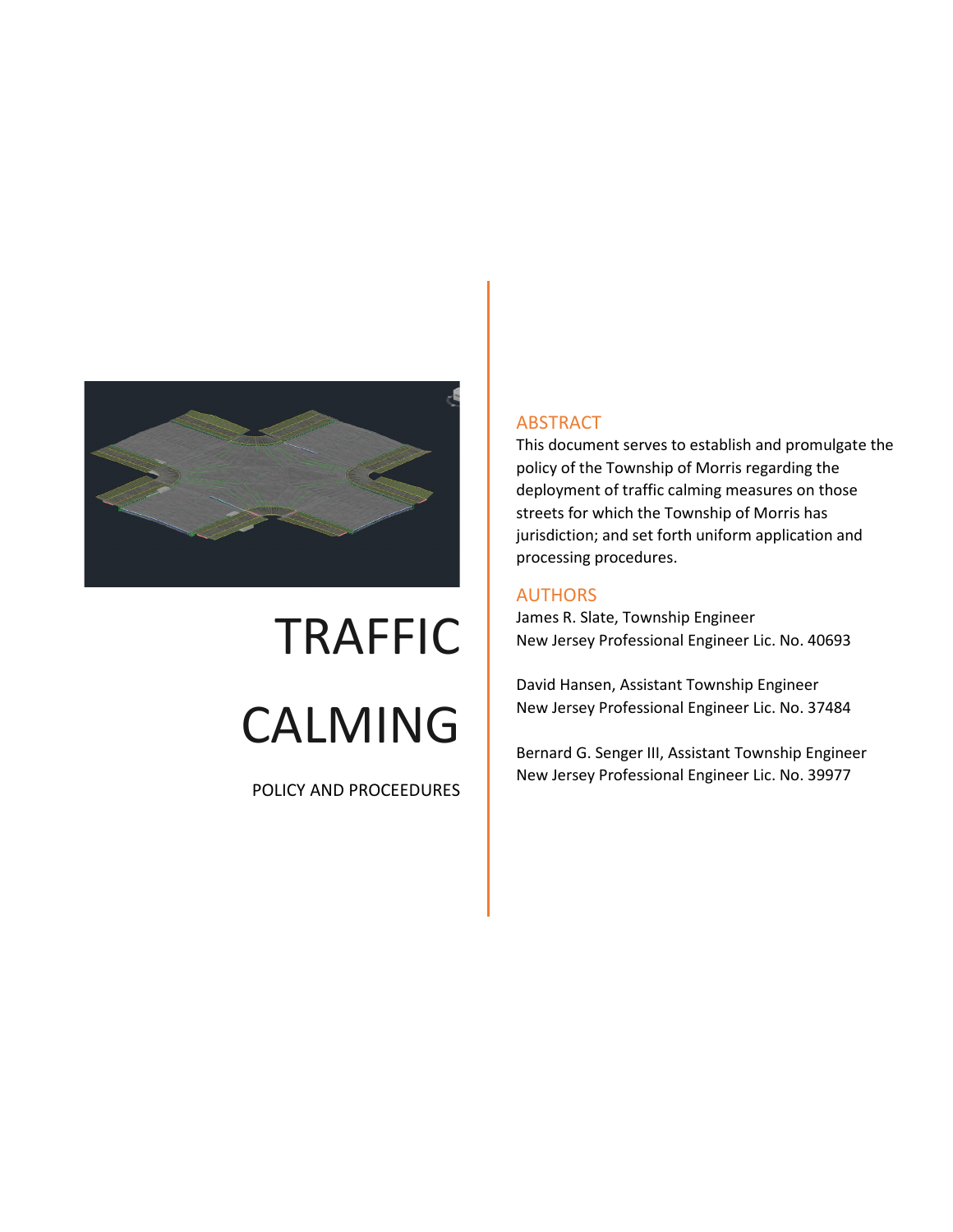## TABLE OF CONTENTS

| 1. BACKGROUND |
|---------------|
|---------------|

|    |                         | 3              |
|----|-------------------------|----------------|
| 2. | <b>INTRODUCTION</b>     |                |
|    |                         |                |
|    |                         | $\overline{3}$ |
|    |                         | 3              |
|    |                         | $\overline{4}$ |
|    |                         |                |
|    | 3. PUBLIC REQUEST       |                |
|    |                         |                |
|    |                         |                |
|    |                         |                |
|    |                         |                |
|    | 4. PLANNING PROCESS     |                |
|    |                         |                |
|    |                         |                |
|    |                         |                |
|    |                         |                |
|    |                         |                |
| 5. | TRAFFIC CALMING TOOLBOX |                |
|    |                         |                |
|    |                         |                |
|    |                         |                |
|    |                         |                |
|    |                         |                |
|    |                         |                |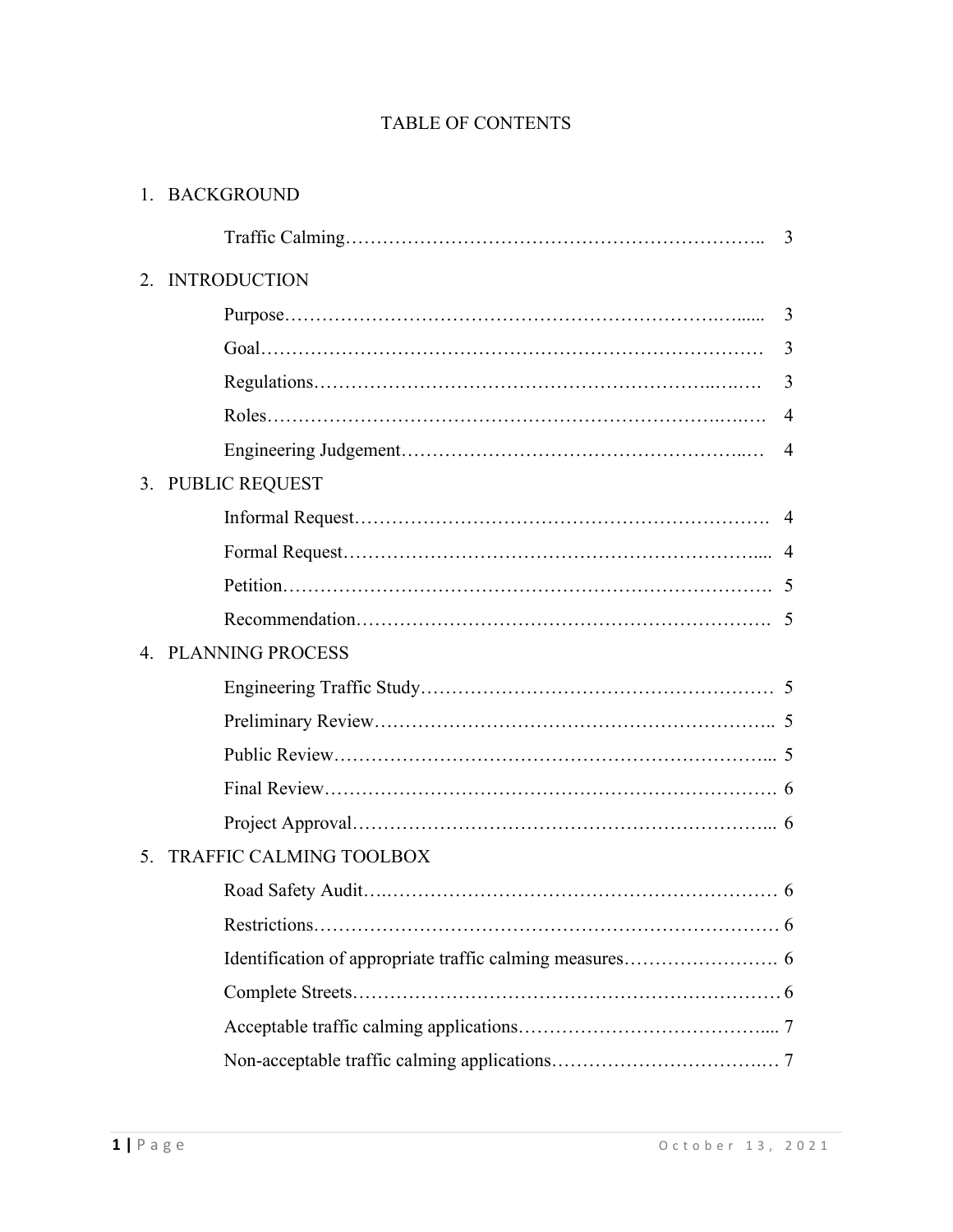# 6. DESIGN CONSIDERATIONS

| 7. | PROJECT EVALUATION |  |
|----|--------------------|--|
|    |                    |  |
|    |                    |  |
|    |                    |  |
|    | 8. LEGAL STANDARD  |  |
|    |                    |  |
|    |                    |  |
|    |                    |  |
| 9. |                    |  |
|    |                    |  |
|    |                    |  |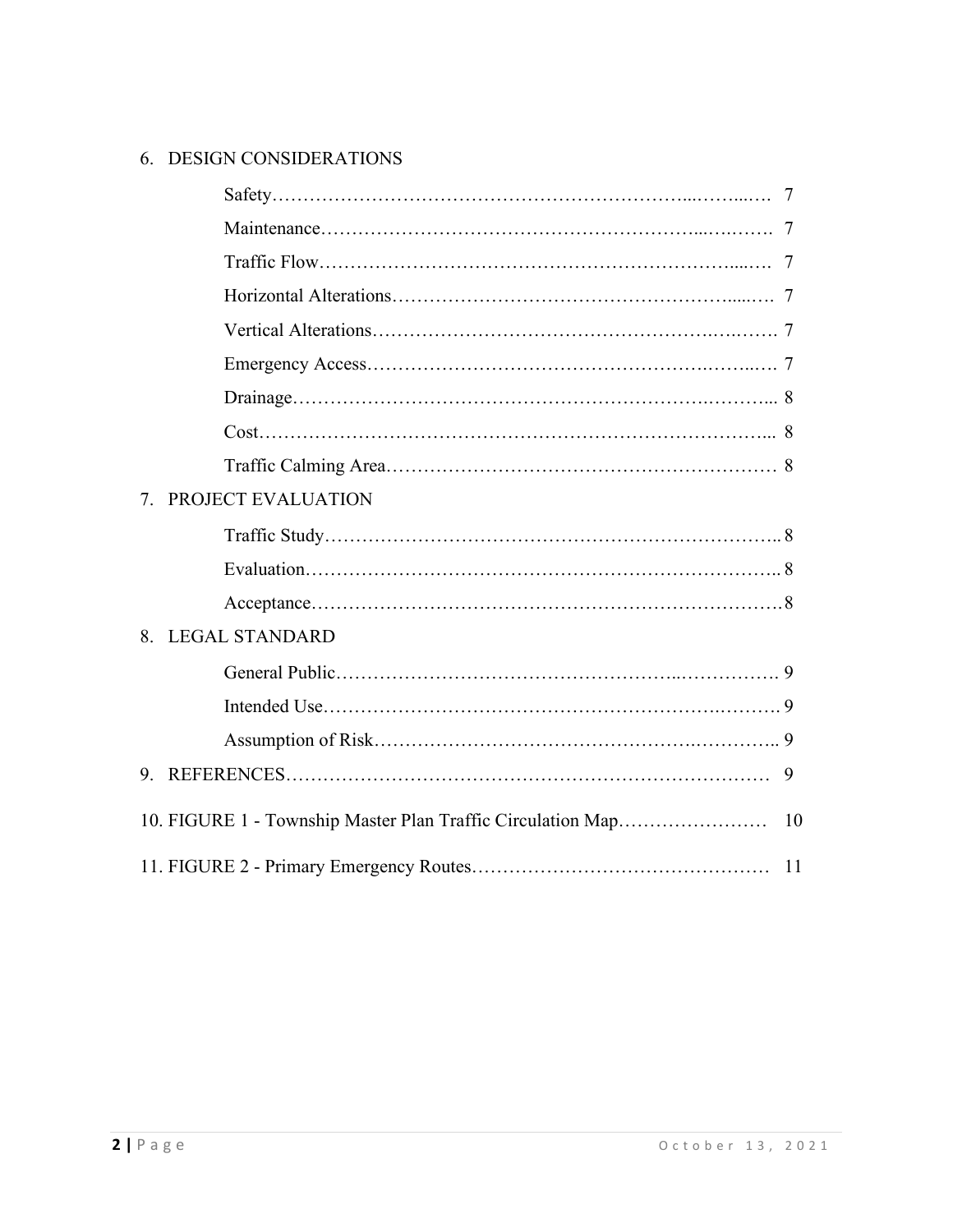#### **BACKGROUND**

Traffic calming involves the planning, design and implementation of mainly physical improvements and features in the public rights of way where the use of roadway facilities, biking facilities and pedestrian facilities, constructed under the guidance of New Jerseys Complete Streets, overlap and create the potential for conflicts and hazardous conditions for users of the facilities within these shared spaces.

Traffic calming provides for improvements to facilities that can increase the awareness of the users of those facilities where shared use of the public rights of way requires that users recognize what actions are required of them to ensure their own safety and the safety of others.

Traffic calming is intended "to support the livability and vitality of residential and commercial areas through improvements in non-motorist safety, mobility, and comfort. These objectives are typically achieved by reducing vehicle speeds or volumes on a single street or a street network. Traffic calming measures consist of horizontal, vertical, lane narrowing, roadside, and other features that use self-enforcing physical or psycho-perception means to produce desired effects."<sup>1</sup>

#### **INTRODUCTION**

- 1. Purpose The purpose of this policy is to establish a transparent and defensible mechanism for implementation of appropriate traffic calming measures within the Township of Morris. The policy is intended to establish a procedure for examining areas within the public rights of way where multiple transportation facilities exist, and which can at times compete for the use of the same space and to determine what if any changes to the facilities are needed to support the efficient and safe use of those facilities concurrently.
- 2. Goal The goal of the policy shall be to preserve the public's right to pass and repass within the public rights of way and ensure that right can be exercised safely with the various forms of transportation facilities constructed therein. The policy shall ensure the uses of the facilities within the public right of way are appropriate and shall support the primary function of the facilities. This policy intends to preserve and enhance, where practicable, mobility within the community for all modes of transportation while achieving a reasonable balance between traffic circulation, traffic safety and emergency response.
- 3. Regulations Transportation facilities constructed within public rights of way are subject to many overlapping governmental regulations and design standards. These include but are not limited to, ASHTO (American State Highway Transportation Officials), ADA (American with Disabilities Act), NJDOT (New Jersey Department of Transportation), MUTCD (Manual on Uniform Traffic Control Devices), ITE (Institute for Transportation Engineers) and FHWA (Federal Highway Administration). The primary responsibility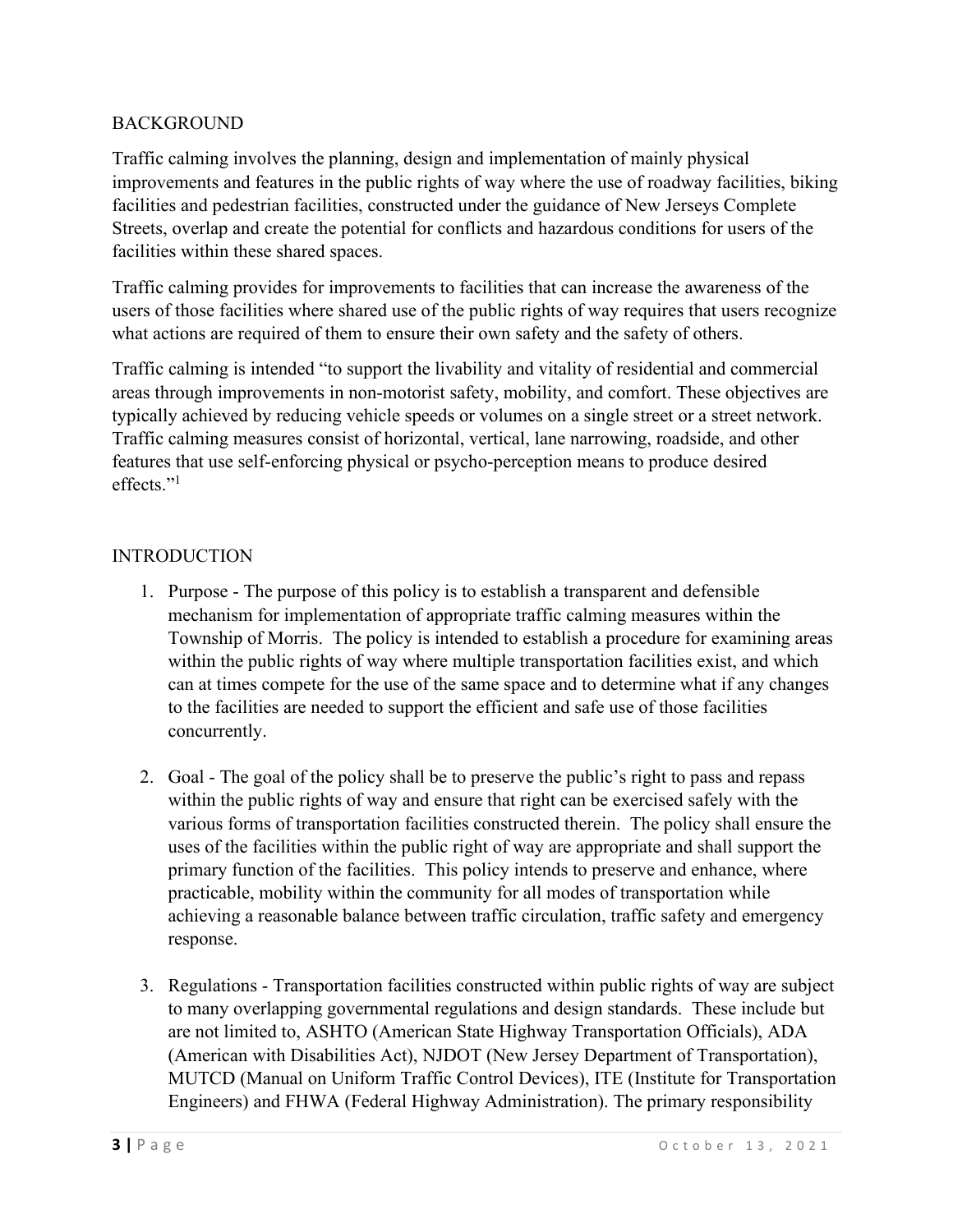under state law for overseeing the design, construction, maintenance, and function of improvements in public rights of way rests with the Township Engineer, appointed by the municipality, and licensed by the State of New Jersey Board of Professional Engineers and Land Surveyors. This traffic calming policy shall also ensure that traffic calming is consistent with the Township Master Plan Traffic Circulation map, (Figure 1) and the Functional Classification map developed by the NJDOT.

- 4. Roles Local officials and residents play a role in the implementation of traffic calming. As users of these facilities in public rights of way they can help to identify those issues where traffic calming might provide a measured benefit, improving both safety and function of the facilities. The purpose of this policy is to ensure this input is part of the basis of information included in an engineering traffic study undertaken to implement traffic calming.
- 5. Engineering Judgement Implementation of traffic calming measures purely based on the desires and perceptions of residents would create a measurable risk to the users of those facilities. It is the responsibility of the licensed engineer, appointed by the local jurisdiction, to ensure that the design process and governing standards are followed and to ensure that the welfare, health and safety of the public is preserved to the greatest extent possible. This policy seeks to ensure that traffic calming measures are both warranted and professionally designed within the framework of sound engineering judgement.

## PUBLIC REQUEST

- 1. Informal Request Township of Morris residents of record with concerns about traffic safety on a Township street may request an informal assessment of traffic safety issues. Informal requests shall be handled by the Township Police Department and Engineering Department. As part of the assessment, the departments shall review current and historical data on traffic volumes and speeds, frequency of accidents, history of complaints, sight distances and roadway geometry. The departments will look to implement soft improvements or measures to address the concerns. These measures may include periodic placement of the mobile speed sign, ghost police vehicle, increased enforcement, clearing of obstructions, and pavement markings including lane narrowing. Residents will receive a response from the Township professionals on how the request will be addressed.
- 2. Formal Request Township of Morris residents of record may submit in writing a request for a preliminary traffic calming area assessment. Said requests shall be made in writing, signed by two or more residents from different households in the traffic calming area, to any township official or township committee member which shall then be forwarded to the Transportation Advisory Committee (TAC) for consideration. Formal request shall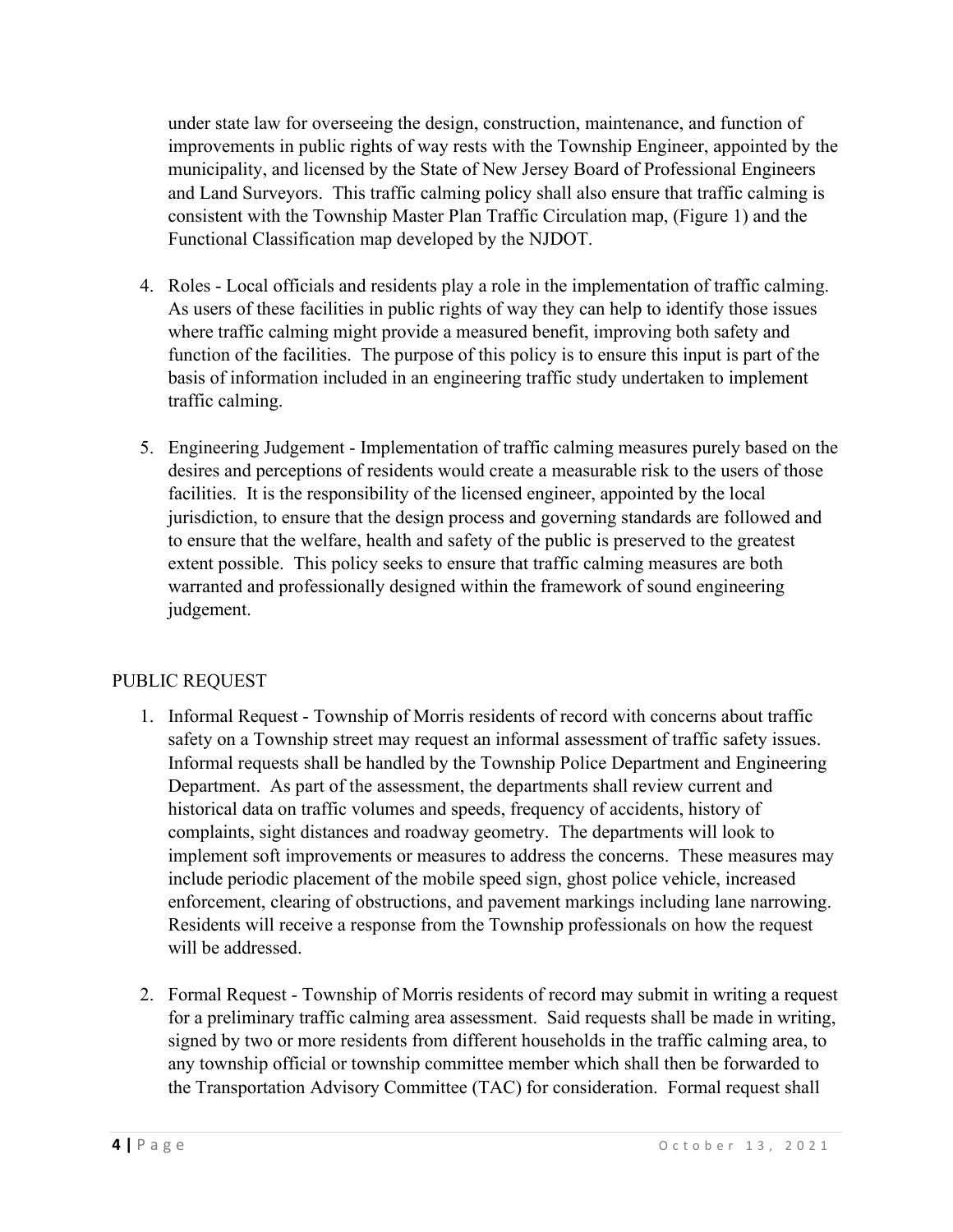only be considered after an informal assessment of traffic issues, as outlined above, has been completed. The Township Engineer along with the TAC shall review the formal request to determine if there are any specific prohibitions to traffic calming measures being considered on that street. The review shall also confirm that the preliminary request is consistent with the Township's approved circulation plan or if an amendment to the plan by the Planning Board is recommended. The residents who submitted the formal request shall be notified by the TAC of their findings.

- 3. Petition If there are no specific prohibitions the TAC may recommend the implementation of an online petition via the Township's website. Said petition shall constitute a formal request by the residents for traffic calming within the traffic calming area. The petition shall require two thirds (67%) approval of those residents surveyed within the affected traffic calming area. Only one signed petition from the owner of record or resident for one unit as head of household shall be counted. The affected traffic calming area shall be delineated by the Township Engineer as outlined below. The Township Engineer shall identify those traffic calming measures under consideration and include same with the online petition. A notice of the online petition shall be sent by the Township to those residents within the traffic calming area.
- 4. Recommendation At the end of the 90-day petition window, with approval of 67% of residents within the affected traffic calming area, the TAC shall issue a report with recommendation to the full Township Committee for a resolution of approval to commence with a formal engineering traffic study to identify and implement traffic calming measures appropriate for the delineated traffic calming area.

## PLANNING PROCESS

- 1. Engineering Traffic Study An Engineering firm with experience in traffic calming and traffic engineering solutions shall be retained to prepare a detailed engineering traffic study. The study shall be prepared by a New Jersey Licensed Professional Engineer with experience in traffic engineering, the various governing regulations listed above and projects that were completed using the New Jersey Complete Streets Design Guide. The study shall be completed in accordance with the procedures outlined herein. The study shall include an evaluation of warrants, identification of safety issues and recommend plan development using the traffic calming tool box.
- 2. Preliminary Review the Township Engineer shall meet with the traffic engineer to review the warrants and preliminary traffic calming measures identified as possible solutions in the study. The preliminary review shall identify any changes prior to public review. The preliminary review shall take into consideration the possibility of temporary installation of traffic calming measures for a determination of effectiveness. In the event the study reveals a serious issue not previously identified as part of the preliminary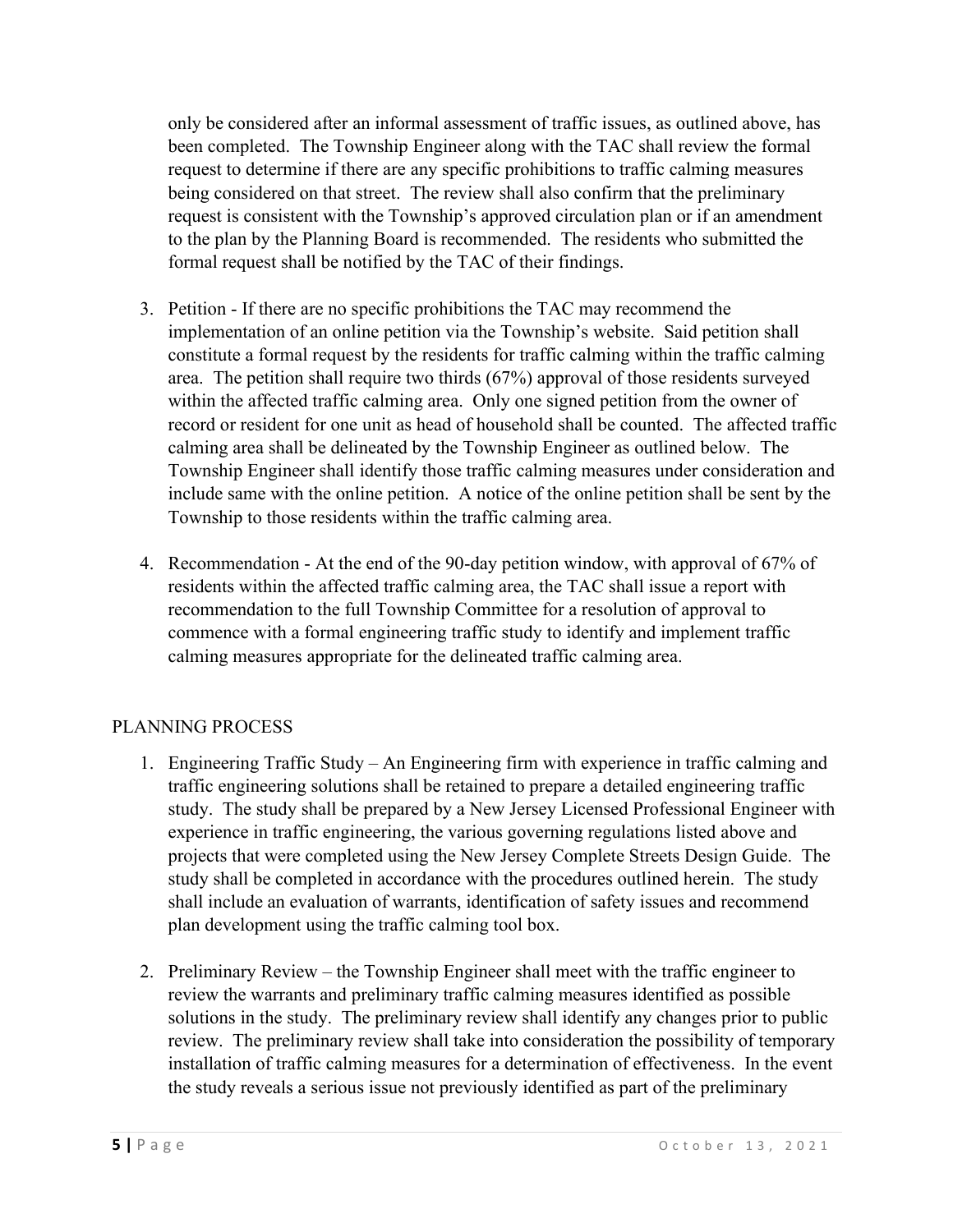request for traffic calming, the Township Engineer may make a recommendation to the Township Committee to abandoned the traffic calming project.

- 3. Public Review Upon completion of the preliminary review by the Township Engineer the public will be given an opportunity to view the preliminary traffic study and the recommendations for traffic calming to be implemented. The engineering traffic study will be revised to incorporate public comments which are supported by engineering judgement.
- 4. Final Review The Township Engineer and the TAC shall complete a review of the final engineering traffic study and issue a report to the Township Committee making a recommendation to implement the proposed traffic calming measures or abandon the project.
- 5. Project Approval The Township Committee shall review the recommendation and make final determination to approve or reject the project. If the project is approved, a schedule shall be established for the project to be completed. Funding sources will be identified, including the possibly of a special assessment on those properties within the traffic calming area that will benefit directly from the project.

## TRAFFIC CALMING TOOLBOX

- 1. Road Safety Audit The engineering traffic study shall include a road safety audit (RSA). The RSA shall consist of a formal safety performance examination that qualitatively estimates and reports on potential road safety issues. The RSA is intended to confirm that the appropriate warrants exist for the installation of traffic calming in the area of study. This shall include documenting the existing vehicle accidents, speed and volume counts, pedestrian and cyclists counts and any interactions between the users of the facilities where conflicting interactions have been documented.
- 2. Restrictions Traffic calming measures shall be installed pursuant to N.J.S.A. 39:4-8.10. Roadway facilities must have fewer than 3000 vehicles per day and a posted speed limit of 30 mph or less. Roads shall be limited to two-way, a maximum of 35' wide and wholly under municipal jurisdiction. Traffic calming measures shall not be installed on primary emergency routes or evacuation routes, (Figure 2).
- 3. Identification of appropriate traffic calming measures The ITE primer, shall be utilized in the engineering traffic study to assist in the determination of the appropriate traffic calming measures to be implemented within the approved traffic calming area, [\(https://safety.fhwa.dot.gov/speedmgt/traffic\\_calm.cfm\)](https://safety.fhwa.dot.gov/speedmgt/traffic_calm.cfm).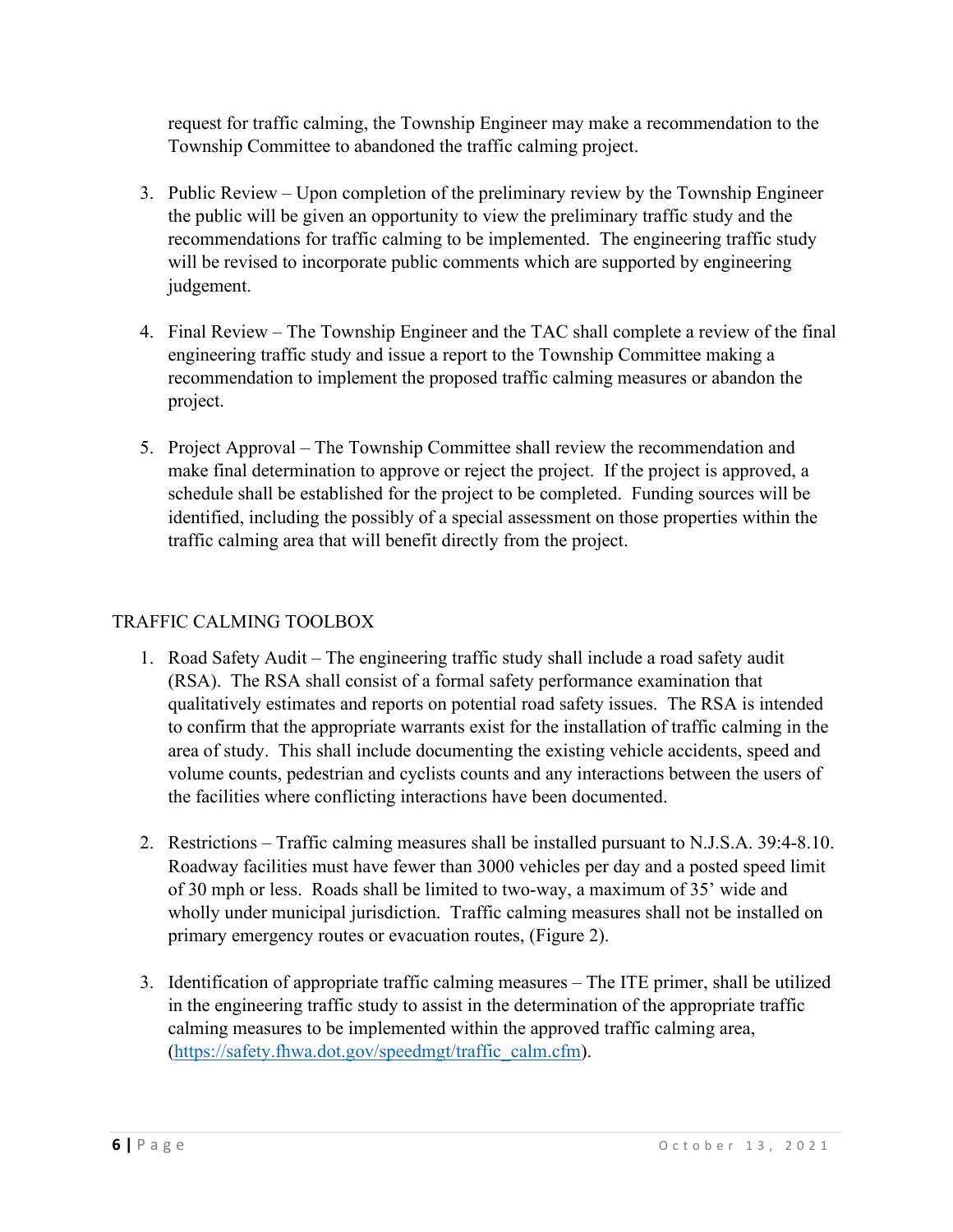- 4. Complete Streets The engineering traffic study shall incorporate concepts and standards that support the various types of uses anticipated as part of New Jersey's Complete Streets policy. "A Complete Street is defined as means to provide safe access for all users by designing and operating a comprehensive, integrated, connected, multi-modal network of transportation options."<sup>2</sup> This guidance can help identify ways of sharing the limited space within the public right of way while achieving a reasonable balance between traffic circulation, traffic safety and emergency response.
- 5. Acceptable traffic calming applications Some of the modifications that are acceptable for traffic calming and consistent with governing regulations include but are not limited to: chokers, corner extensions, median islands, raised crosswalks, curb bump outs, lane narrowing, speed tables, speed humps, horizontal chicanes, roundabouts, miniroundabouts and raised intersections. These are intended to reinforce awareness of drivers of other users within a particular shared area of the roadway.
- 6. Non-acceptable traffic calming applications Some of the modifications that, in and of themselves, are not considered acceptable for traffic calming as their use may be inconsistent with governing regulations include but are not limited to: traffic control signs, traffic signals, speed bumps, speed cushions, serpentine chicanes, priority chicanes, radar units, police speed enforcement campaigns, on-street parking, road closures, rumble strips and pavement markings. These include installation of improvements which may redirect a driver's attention away from users within a particular shared area of the roadway, features that would direct the operator of a vehicle into the opposing lane of travel or cause traffic to increase in other locations.

## DESIGN CONSIDERATIONS

- 1. Safety Traffic calming improvements are to be designed to provide safe and efficient operations for all users of the various transportation facilities contained within the public right of way. The purpose of the traffic calming measure shall not be to create a hazardous condition in the public right of way that requires a user to take corrective action to mitigate the hazard.
- 2. Maintenance Traffic calming shall be designed to ensure that maintenance of the facilities can be achieved as part of the regular roadway maintenance that is provided by the Department of Public works. Improvements that require resources outside of the Department's purview shall be avoided.
- 3. Traffic Flow Traffic calming shall promote the safe and efficient conveyance of vehicular traffic. Traffic calming measures shall be utilized in a manner that balances the movements of the various users within the shared facilities spaces while ensuring an overall efficient transportation network.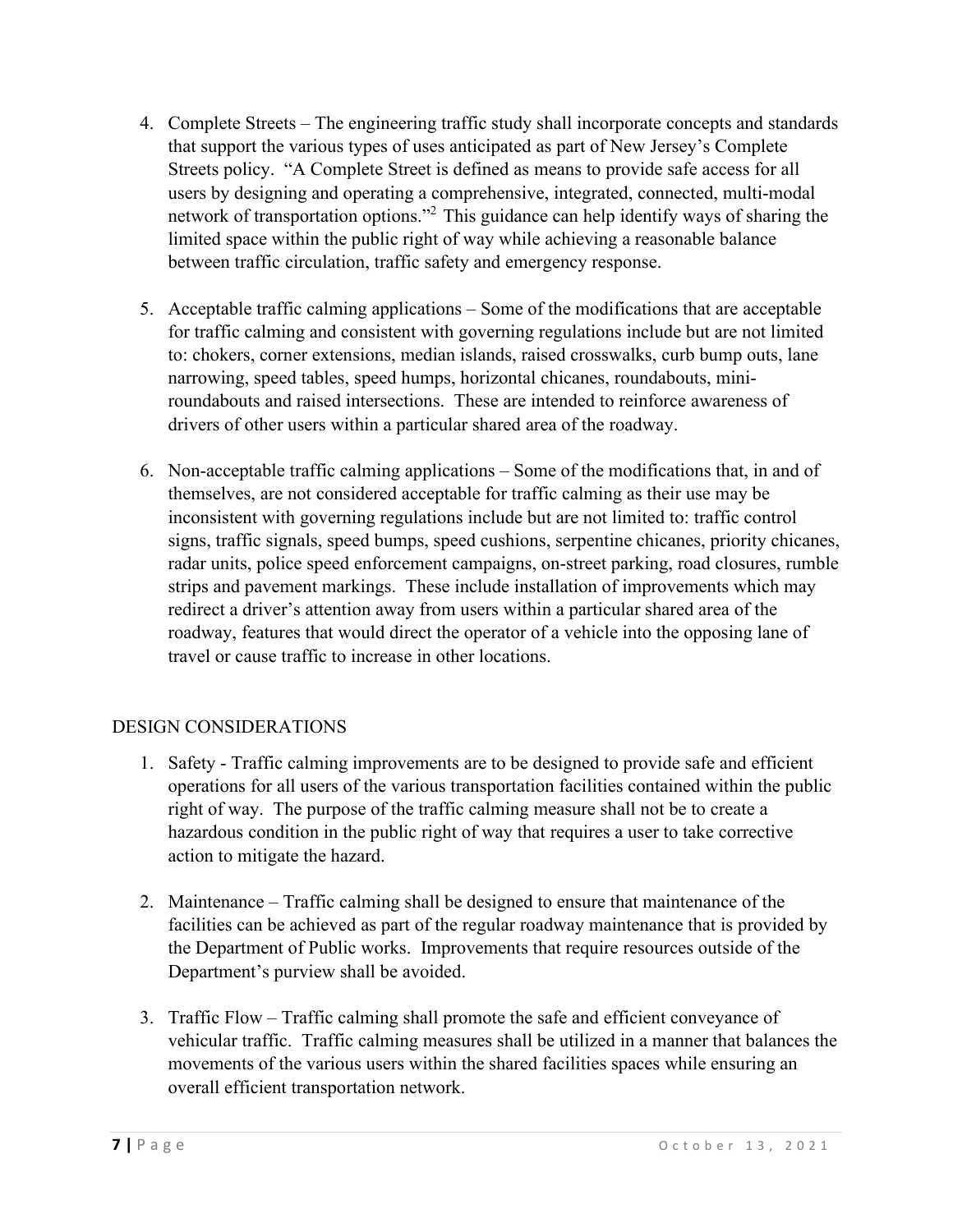- 4. Horizontal Alterations Traffic calming utilizing horizontal traffic calming improvements may be considered in those areas where neighborhood densities exceed 1 unit per acre.
- 5. Vertical Alterations Traffic calming utilizing vertical traffic calming improvements may be considered in those areas where neighborhood densities exceed 4 units per acre, school zones and recreation facilities.
- 6. Emergency Access Traffic calming shall not be utilized on primary emergency access routes. Consideration shall be given in those areas that are not primary but where traffic calming could impact reasonable response times or cause damage to emergency vehicle equipment.
- 7. Drainage Traffic calming improvements must ensure that no adverse drainage conditions are created. These include flooding or excessive spread conditions which would create hazards for users of any of the facilities within the right of way.
- 8. Cost Traffic calming measures that are proposed shall take into consideration the value impact to the Township's available funds to install and maintain. Initial capital cost and long-term maintenance cost shall be considered as part of the recommendations for each traffic calming measure that is being considered.
- 9. Traffic Calming Area Shall include all parcels contiguous to the roadways that current traffic circulation indicates will be impacted by the traffic calming improvements. The traffic calming area includes the primary roadway wherein traffic calming alterations will be installed and portions of those roadways that are directly connected to the primary road that are likely, based on traffic circulation, to generate traffic that will traverse the traffic calming improvements.

## PROJECT EVALUATION

- 1. Traffic Study An as-built traffic study shall be completed 6-12 Months following completion of the traffic calming improvements. The study shall be completed by the Engineering Department or by the Township's traffic engineering consultant.
- 2. Evaluation The as-built study shall review of the effectiveness of traffic calming measures installed and identify any impacts that are considered unsafe and which may require corrective measures be taken. The study shall confirm that there are no significant impacts to traffic on adjacent streets. The study shall confirm that the traffic calming measures have not created a condition that is considered hazardous to users of any of the transportation facilities within the traffic calming area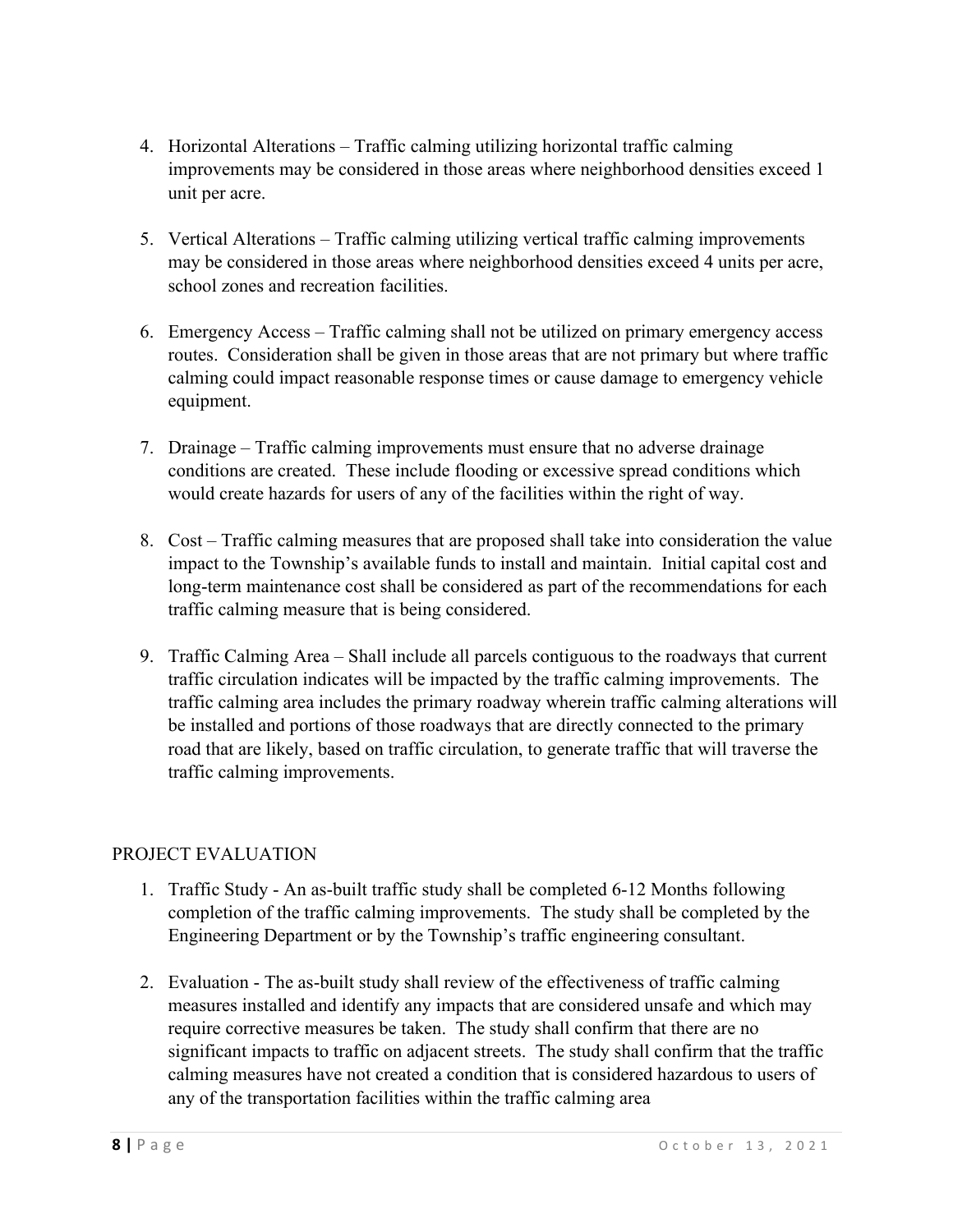3. Acceptance - The as-built traffic study shall make a final determination if the traffic calming measures are satisfactory. If the improvements are considered satisfactory the improvements will be considered accepted by the Township and the improvements shall remain in place for minimum period of 5 years. At the end of the 5-year period residents within the traffic calming area may request a re-evaluation of the traffic calming for the purpose of removal and/or modification by way of a new traffic calming study petition.

#### LEGAL STANDARD

- 1. General Public This policy is intended to ensure that the current legal standards have been met sufficiently to ensure that the Township is not exposed to claims of negligence when implementing traffic calming. Traffic calming cannot create hazardous or dangerous conditions with a substantial risk of injury to the users of the various facilities contained within public rights of way. Users of these facilities within the public right of way are considered under this policy to be the general public.
- 2. Intended Use Under this policy it shall be generally held that roadways are for vehicles, bike lanes are for bicycles and sidewalks are for pedestrians. These identified uses shall be considered primary within their respective facilities. Other uses within shall be considered subordinate. Since design standards vary with each use type, the primary use design standard shall govern the facility design. Design standards for subordinate uses can be utilized when they do not conflict with the primary design standard. This policy does not intend to imply that subordinate users are guaranteed the same measure of reasonably expected level of safety as the primary users within that facility.
- 3. Assumption of Risk The Supreme Court of New Jersey has held that the generally intended use of a roadway is for vehicles.<sup>3</sup> Bicyclist and pedestrians, as permissive users and not intended users of a roadway facility, assume the risk of road conditions. This includes a roadway shoulder area that the court has held do not have to be maintained as they are generally intended for emergency use and not ordinary travel.<sup>3</sup> When traffic calming is implemented, and the various facilities compete for the shared space, the assumption of risk rest with each facility user. The general public is obligated to acknowledge the potential hazards that may exist from the conflicting uses and accept the possible risks. The use of a public facility for a purpose for which it was not specifically designed would be considered potentially unsafe.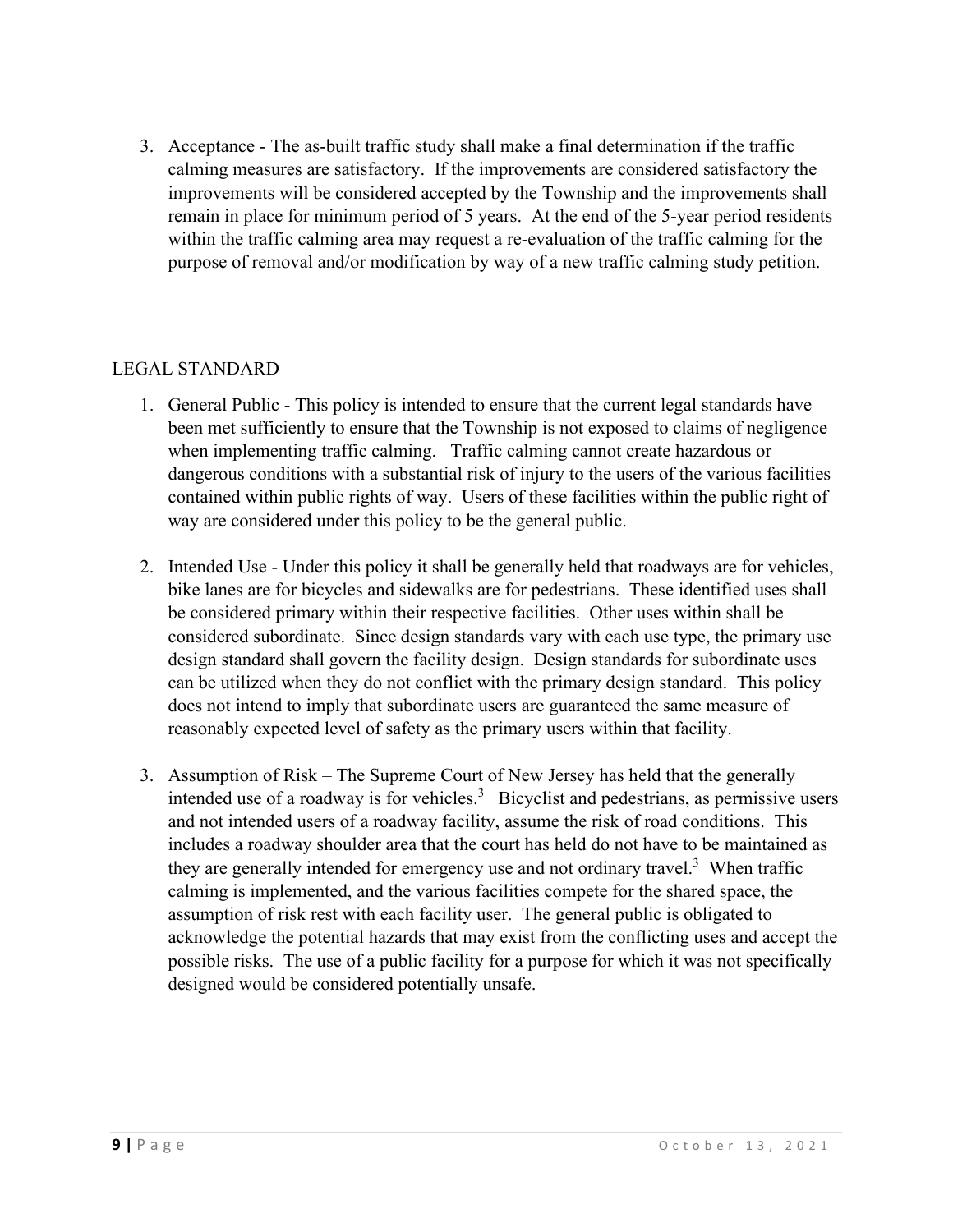#### REFERENCES

- 1. Federal Highway Administration, Traffic Calming ePrimer Module 2, revised February 14, 2017.
- 2. New Jersey Department of Transportation Policy Number 703, dated 12/03/09.
- 3. Casetext, Donald T. Polzo v. County of Essex (A-74/75-10) (066910), Supreme Court of New Jersey, decided January 18, 2012.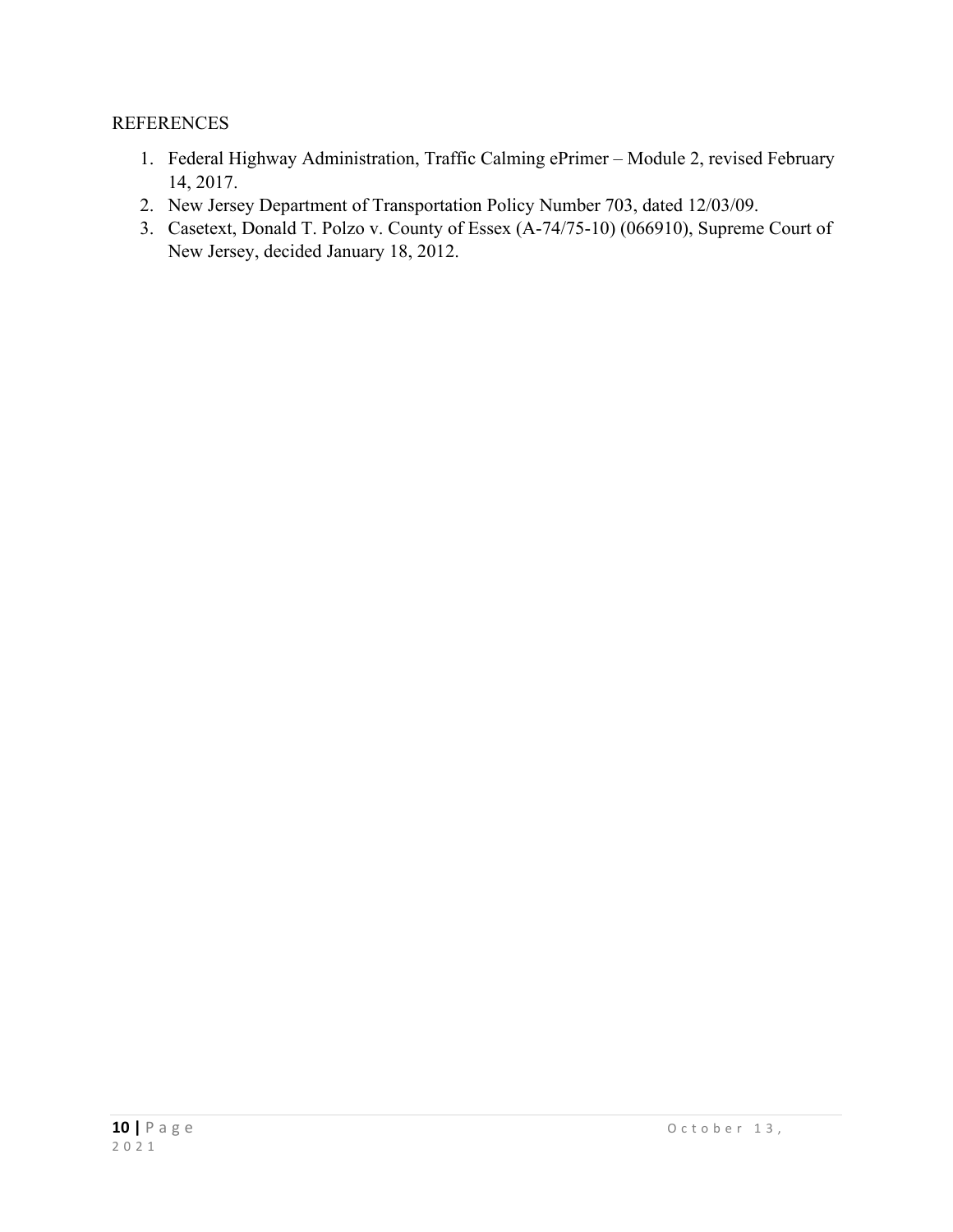FIGURE 1